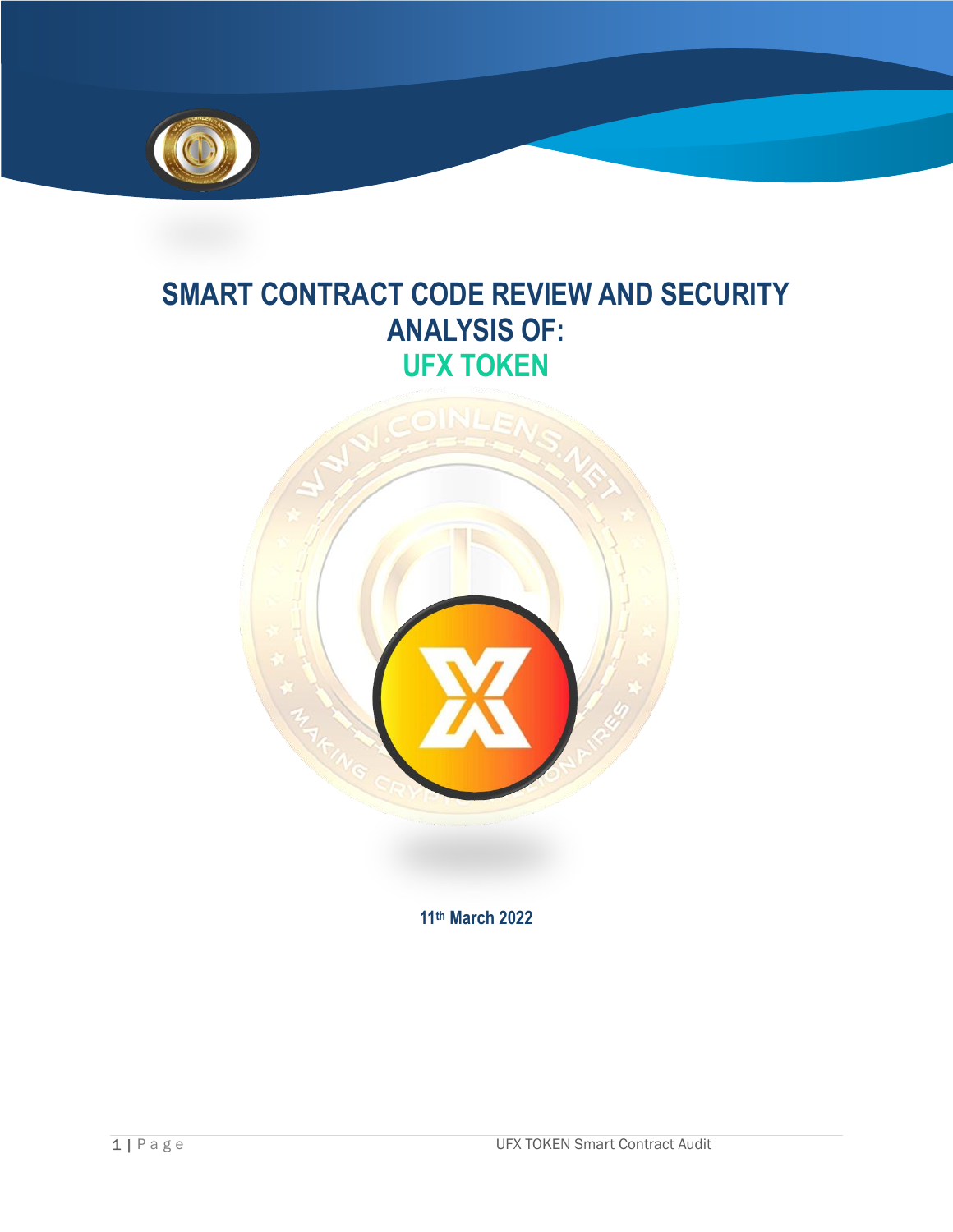

# **TABLE OF CONTENTS**

<span id="page-1-0"></span>

|                                 |  | ————————— 2 |
|---------------------------------|--|-------------|
|                                 |  | - 3         |
|                                 |  |             |
|                                 |  |             |
|                                 |  |             |
|                                 |  |             |
|                                 |  |             |
|                                 |  | 0           |
| Recommendations. -------------- |  | $-$ 12      |
|                                 |  |             |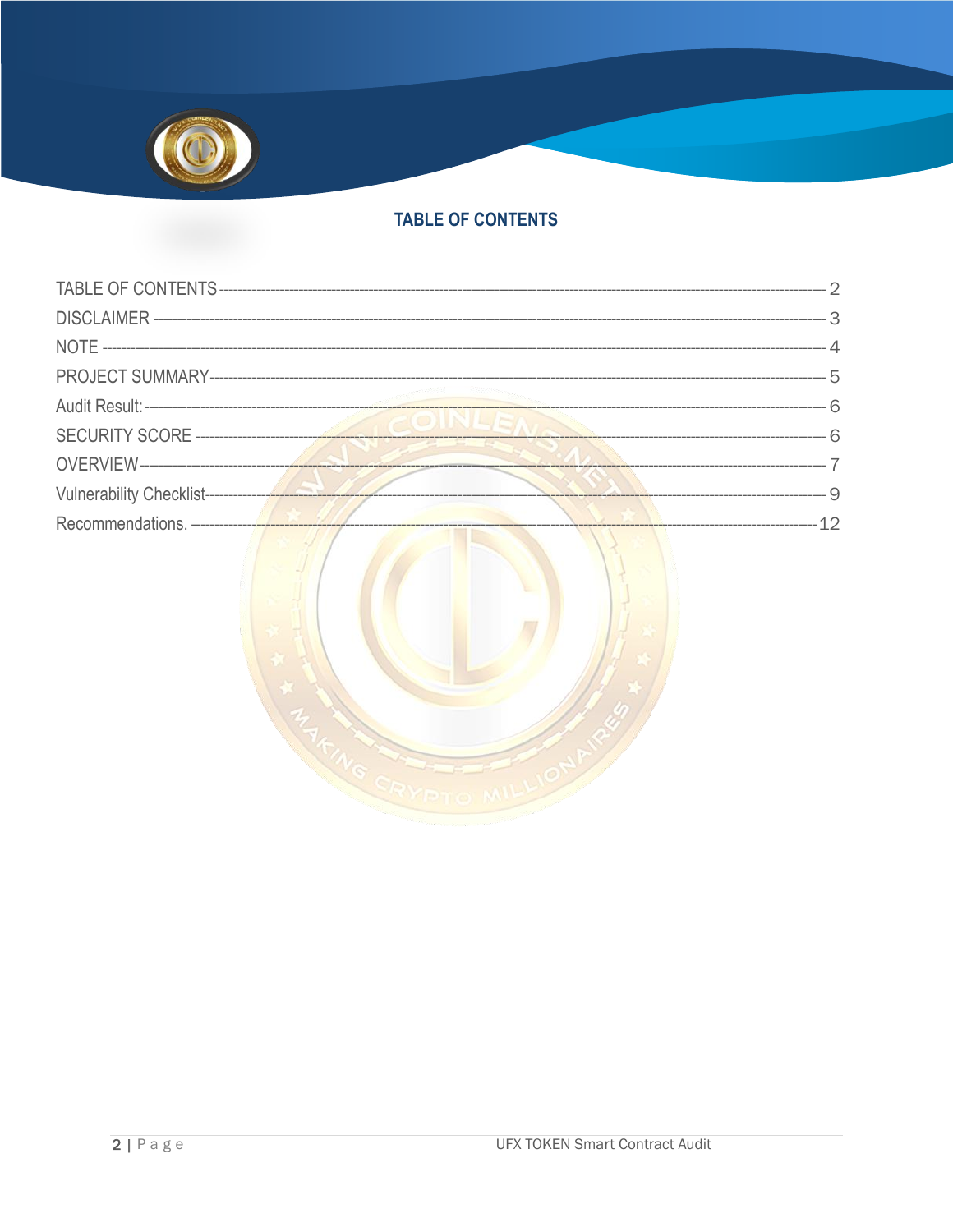

## <span id="page-2-0"></span>**DISCLAIMER**

The information provided on this analysis document is only for general information and should not be used as a reason to invest. Coinlens Team will take no payment for manipulating the results of this audit. The score and the result will stay on this project page information on our website [https://coinlens.net.](https://coinlens.net/) Coinlens Team does not guarantee that a project will not sell off team supply, or any other scam strategy (RUG or Honeypot etc.)

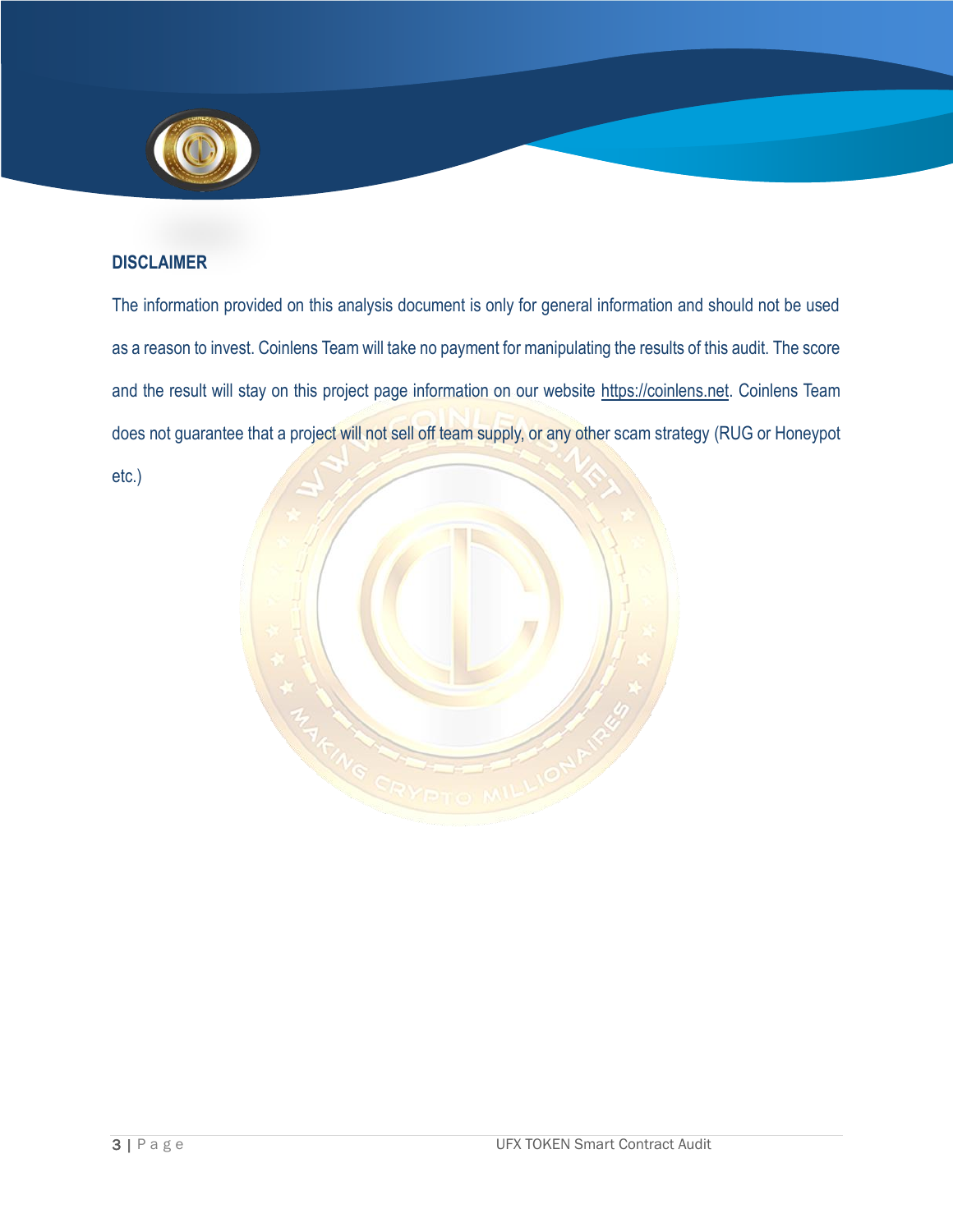

# <span id="page-3-0"></span>**NOTE**

Coinlens received an application for smart contract security audit of UFX TOKEN on March 11, 2022, from the project team to discover if any vulnerability in the source code of the UFX TOKEN project as well as any contract dependencies. Standard tests have been performed using Static Analysis and Manual Review techniques.

The auditing process focuses to the following considerations with collaboration of an expert team:

- Functionality test of the Smart Contract to determine if proper logic has been followed throughout the whole process.
- Manually detailed examination of the code line by line by experts.
- Live test by multiple clients using Testnet.
- Analyzing failure preparations to check how the Smart Contract performs in case of any bugs and vulnerabilities.
- Checking whether all the libraries used in the code are on the latest version.
- Analyzing the security of the on-chain data.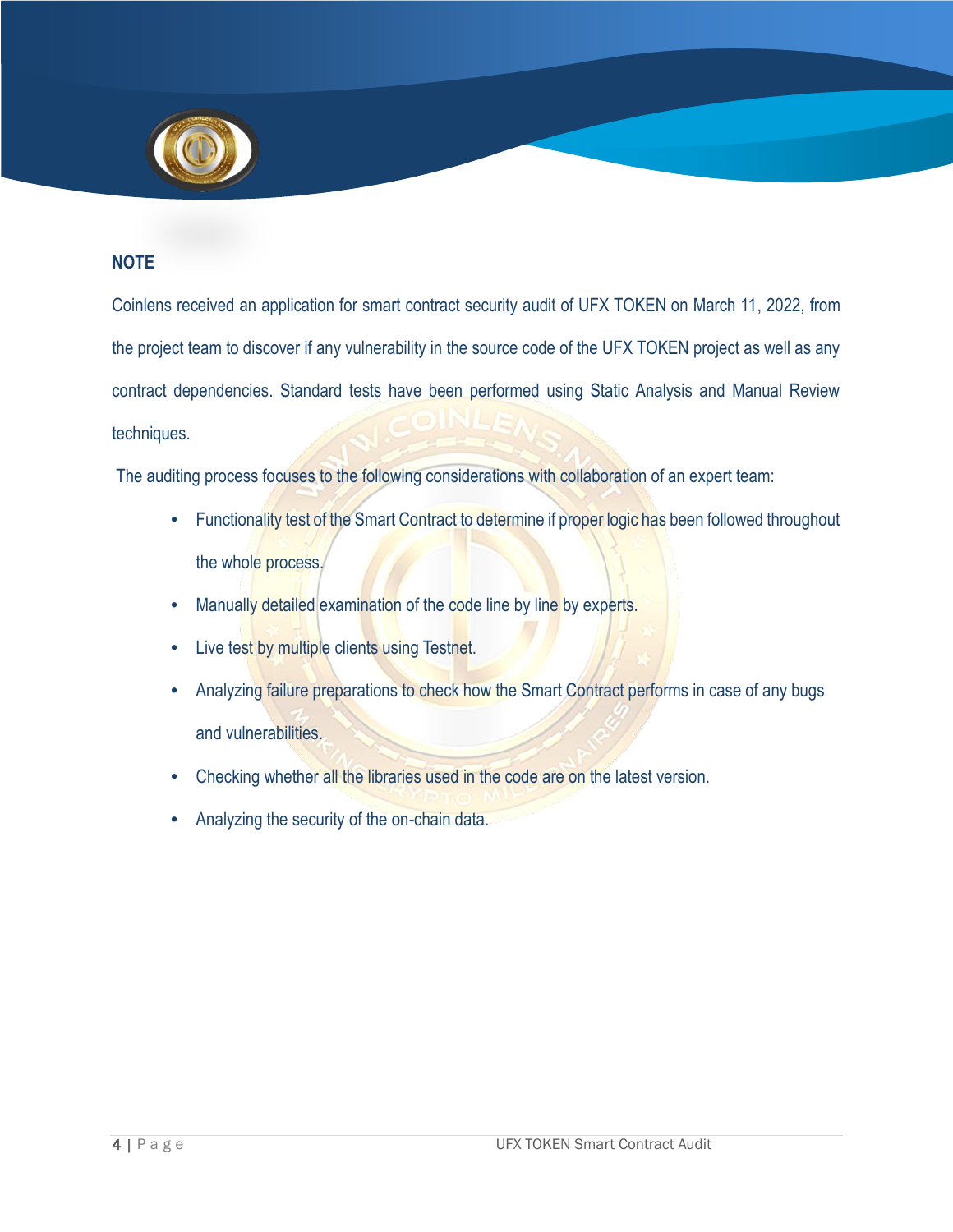

# <span id="page-4-0"></span>**PROJECT SUMMARY**

Language: **Solidity** Solidity

Project Name: UFX TOKEN Website: https://www.unitedfarmers.finance Twitter: https://twitter.com/UnitedFarmersX Telegram: https://t.me/united\_farmers\_x Platform: Binance Smart Chain Token Type BEP20 Contract address: 0x119e4c3808Cf6C00E9471042F0d8B7b3d090EEe8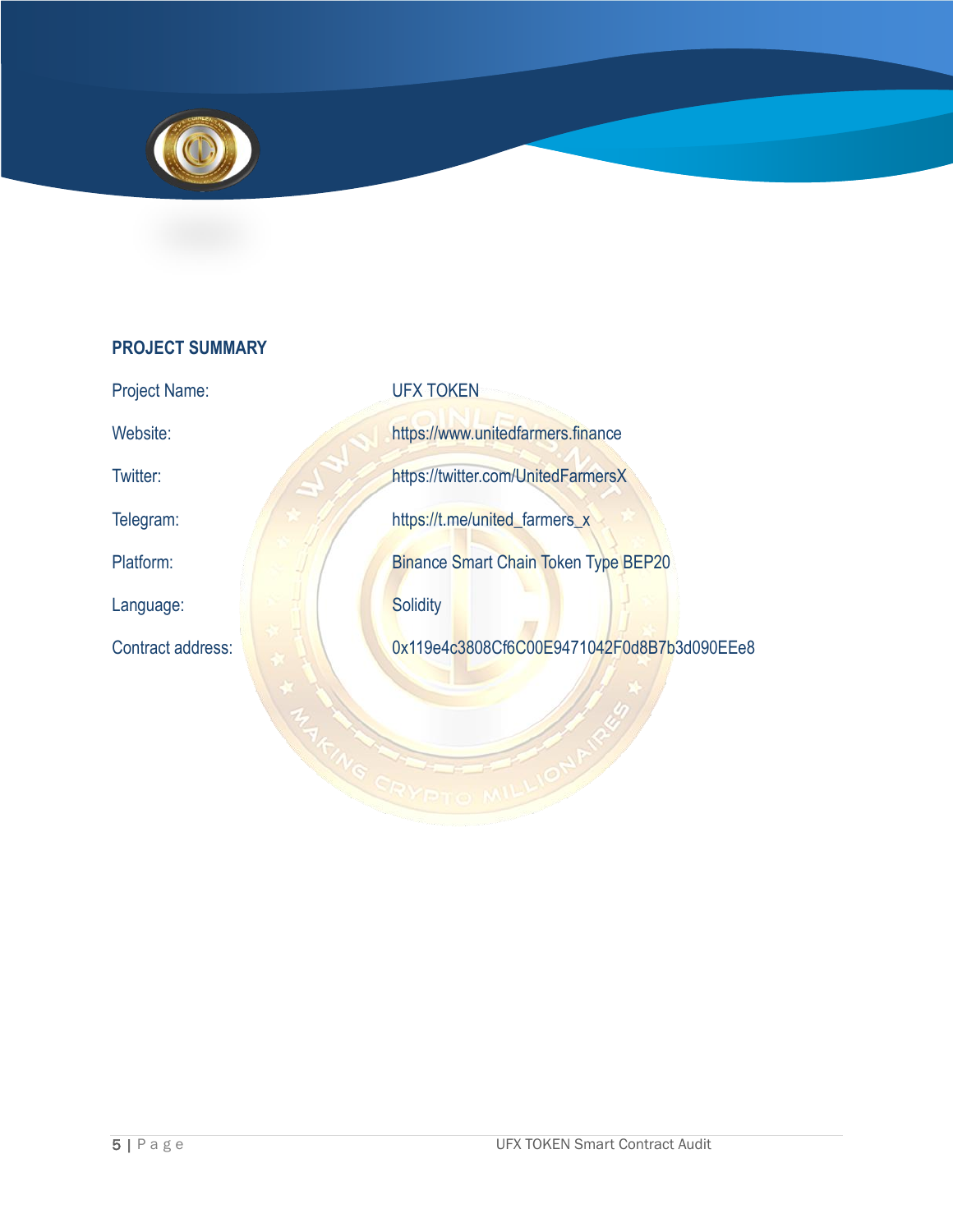

#### <span id="page-5-0"></span>**Audit Result:**

# ✓ UFX TOKEN has successfully PASSED the smart contract audit with MEDIUM level severity issues.

#### **SECURITY SCORE 84**

<span id="page-5-1"></span>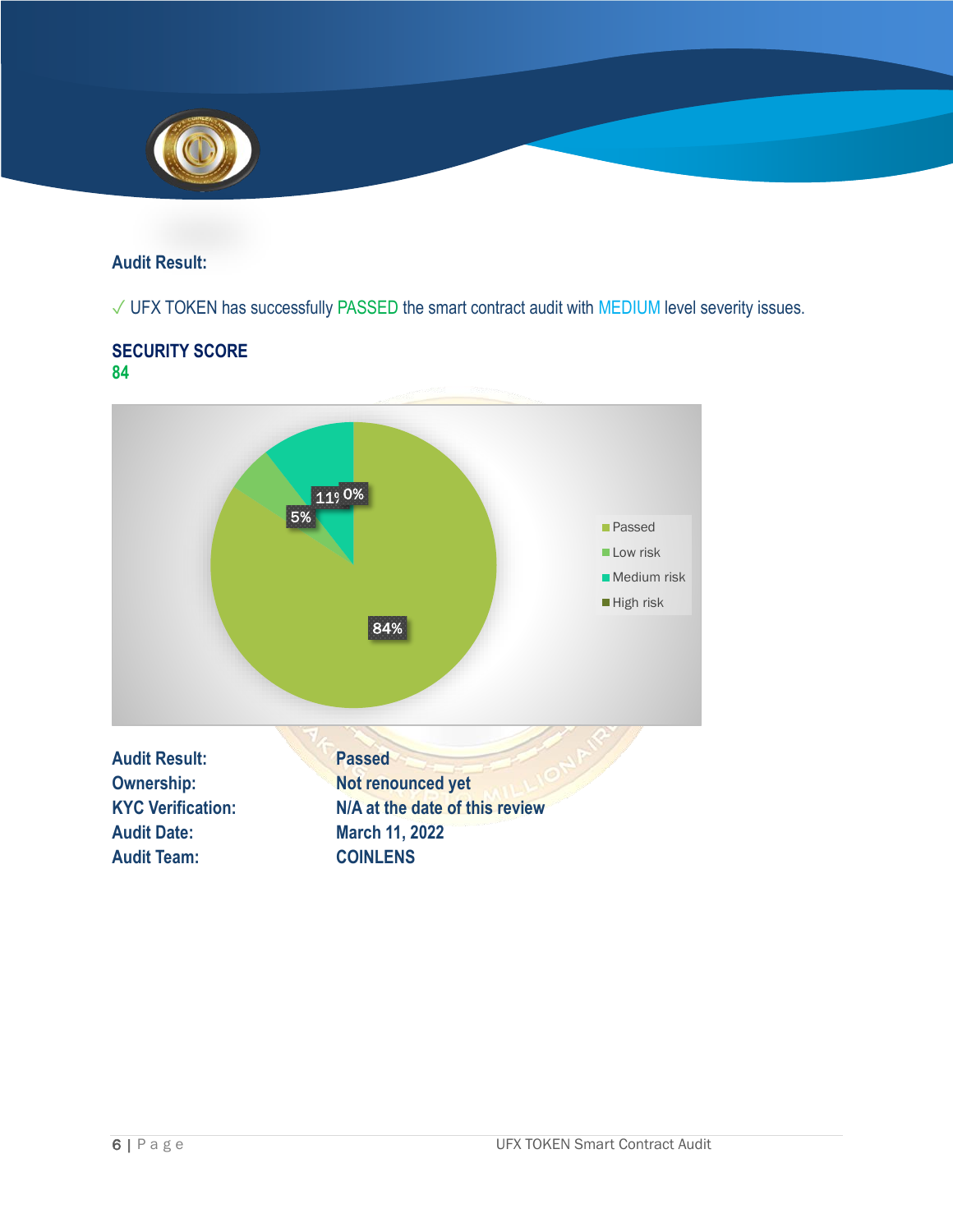

## <span id="page-6-0"></span>**OVERVIEW**

This Audit Report mainly focuses on overall security of UFX TOKEN Smart Contract.

CoinLens team scanned the contract and assessed overall system architecture and the smart contract

codebase against vulnerabilities, exploitations, hacks, and back-doors to ensure its reliability and

correctness.

# **Auditing Approach and Applied Methodologies**

Coinlens team has performed rigorous test procedures of the project:

- Code design patterns analysis in which smart contract architecture is reviewed to ensure it is structured according to industry standards and safe use of third-party smart contracts and libraries.
- **.** Line-by-line inspection of the Smart Contract to find any potential vulnerability like race conditions, transaction-ordering dependence, timestamp dependence, and denial of service attacks.
- ☻ Unit testing Phase, we conducted custom unit tests written for each function in the contract to verify that each function works as expected.
- ☻ Automated Test performed with our in-house developed tools to identify vulnerabilities and security flaws of the Smart Contract.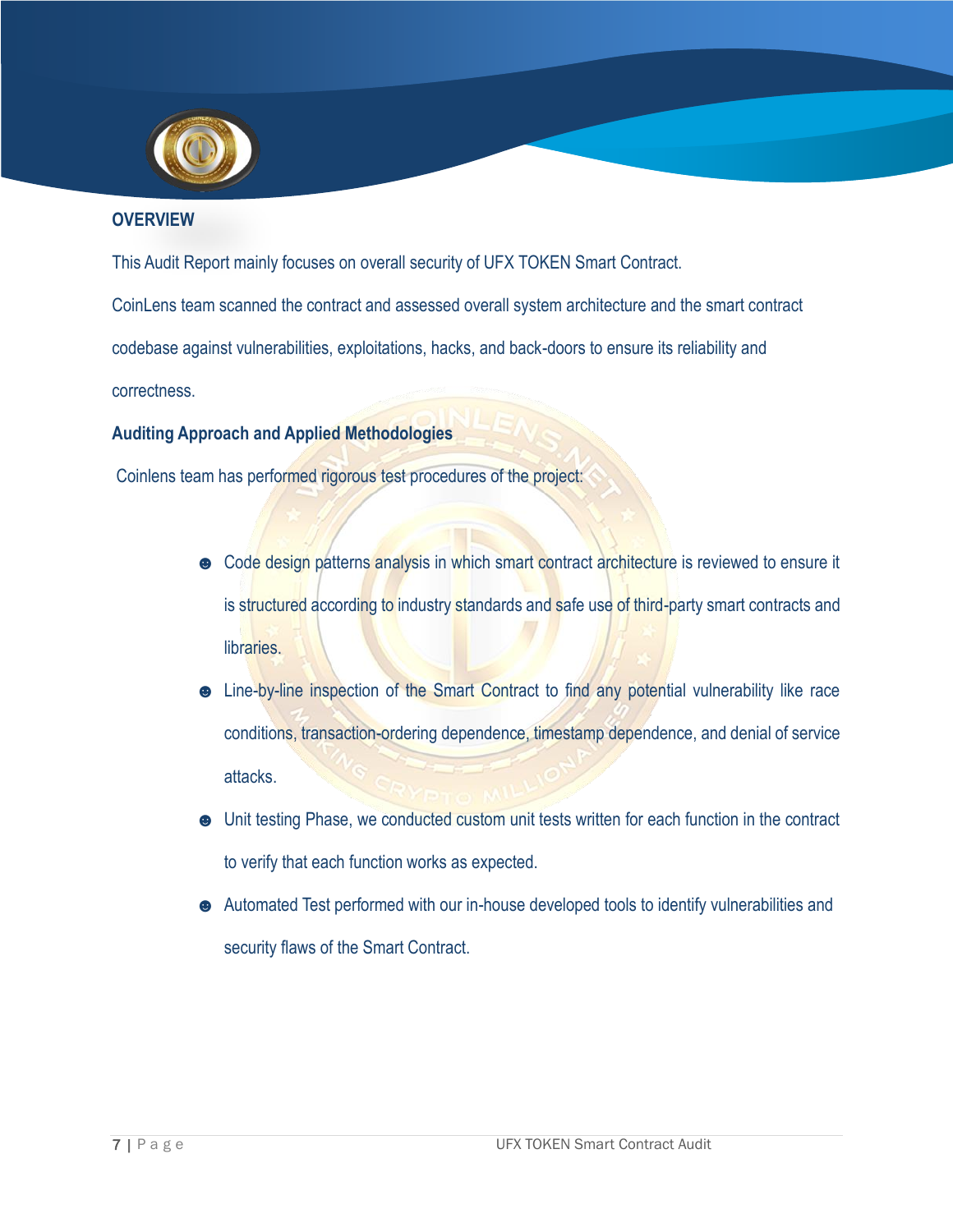

The focus of the audit was to verify that the Smart Contract System is secure, resilient, and working according

to the specifications. The audit activities can be grouped in the following three categories:

## **Security**

Identifying security related issues within each contract and the system of contract.

#### **Code Correctness and Quality.**

A full review of the contract source code. The primary focus included:

- **e** Accuracy
- $\bullet$  Readability
- **●** Sections of code with high complexity
- $\bullet$  Quantity and quality of test coverage

**Risk Classification** Vulnerabilities are classified in 3 main levels as below based on possible effect to the contract.

**High level vulnerability** Vulnerabilities on this level must be fixed immediately as they might lead to fund and data loss and open to manipulation. Any High-level finding will be highlighted with **RED** text.

**Medium level vulnerability** Vulnerabilities on this level also important to fix as they have potential risk of

future exploit and manipulation. Any Medium-level finding will be highlighted with **ORANGE** text.

**Low level vulnerability** Vulnerabilities on this level are minor and may not affect the smart contract execution.

Any Low-level finding will be highlighted with **BLUE** text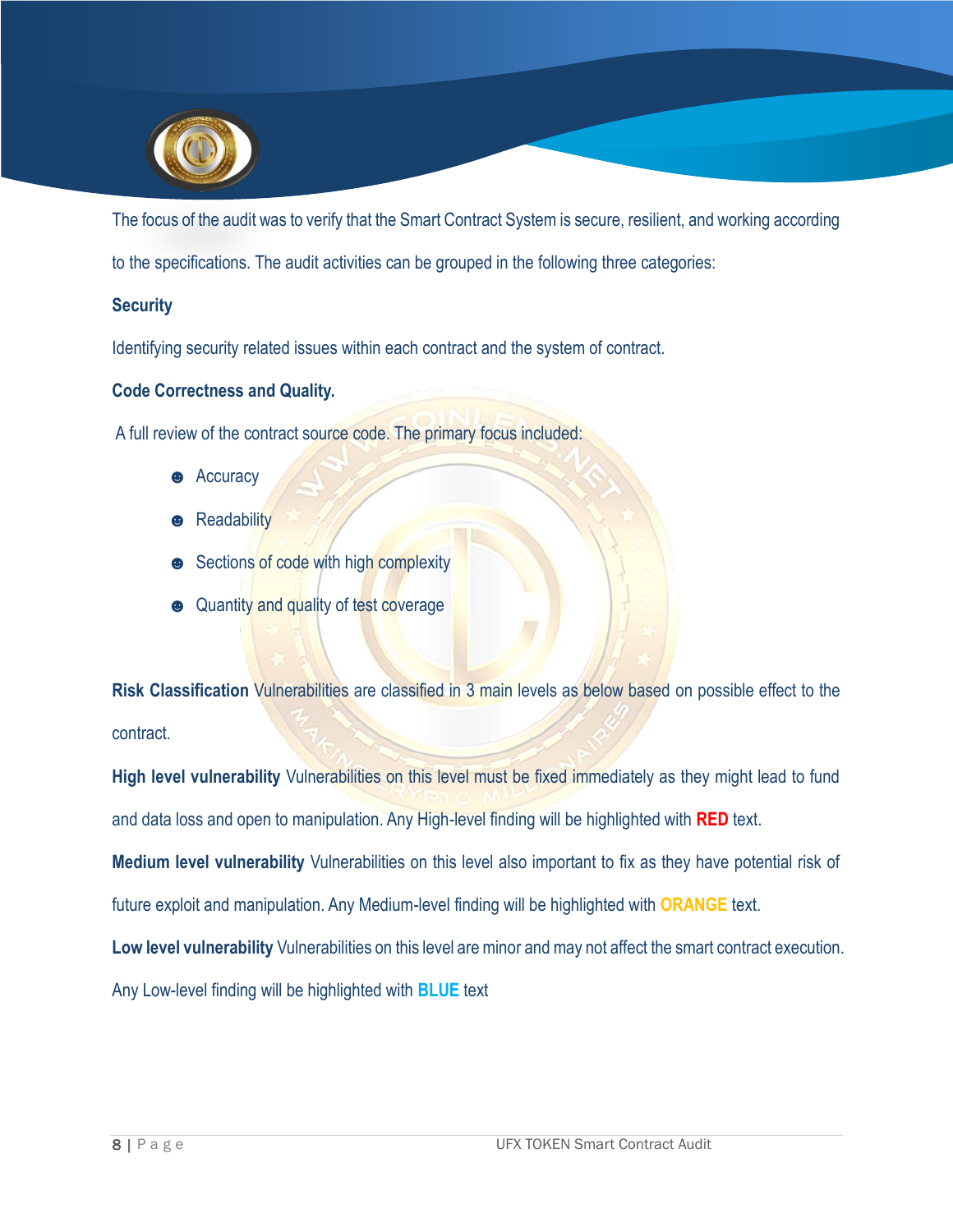

# **Vulnerability Checklist**

<span id="page-8-0"></span>

| No.          | <b>Description</b>                                                 | <b>Result</b> |
|--------------|--------------------------------------------------------------------|---------------|
| a)           | Compiler warnings.                                                 | <b>Passed</b> |
| b)           | Race conditions and reentrancy. Cross-function race<br>Conditions. | <b>Passed</b> |
| c)           | Possible delays in data delivery.                                  | <b>Passed</b> |
| $\mathsf{d}$ | Fallback function security.                                        | <b>Passed</b> |
| e)           | Safe Zeppelin module.                                              | <b>Passed</b> |
| f            | Cross-function race conditions.                                    | <b>Passed</b> |
| g)           | Oracle calls.                                                      | <b>Passed</b> |
| h)           | DoS with Revert.                                                   | <b>Passed</b> |
| i)           | Timestamp dependence.                                              | <b>Passed</b> |
| j)           | <b>Integer Overflow and Underflow.</b>                             | <b>Passed</b> |
| k)           | Private user data leaks.                                           | <b>Passed</b> |
| $\vert$      | Malicious Event log.                                               | <b>Passed</b> |
| m)           | Economy model.                                                     | <b>Passed</b> |
| n)           | Arithmetic accuracy.                                               | <b>Passed</b> |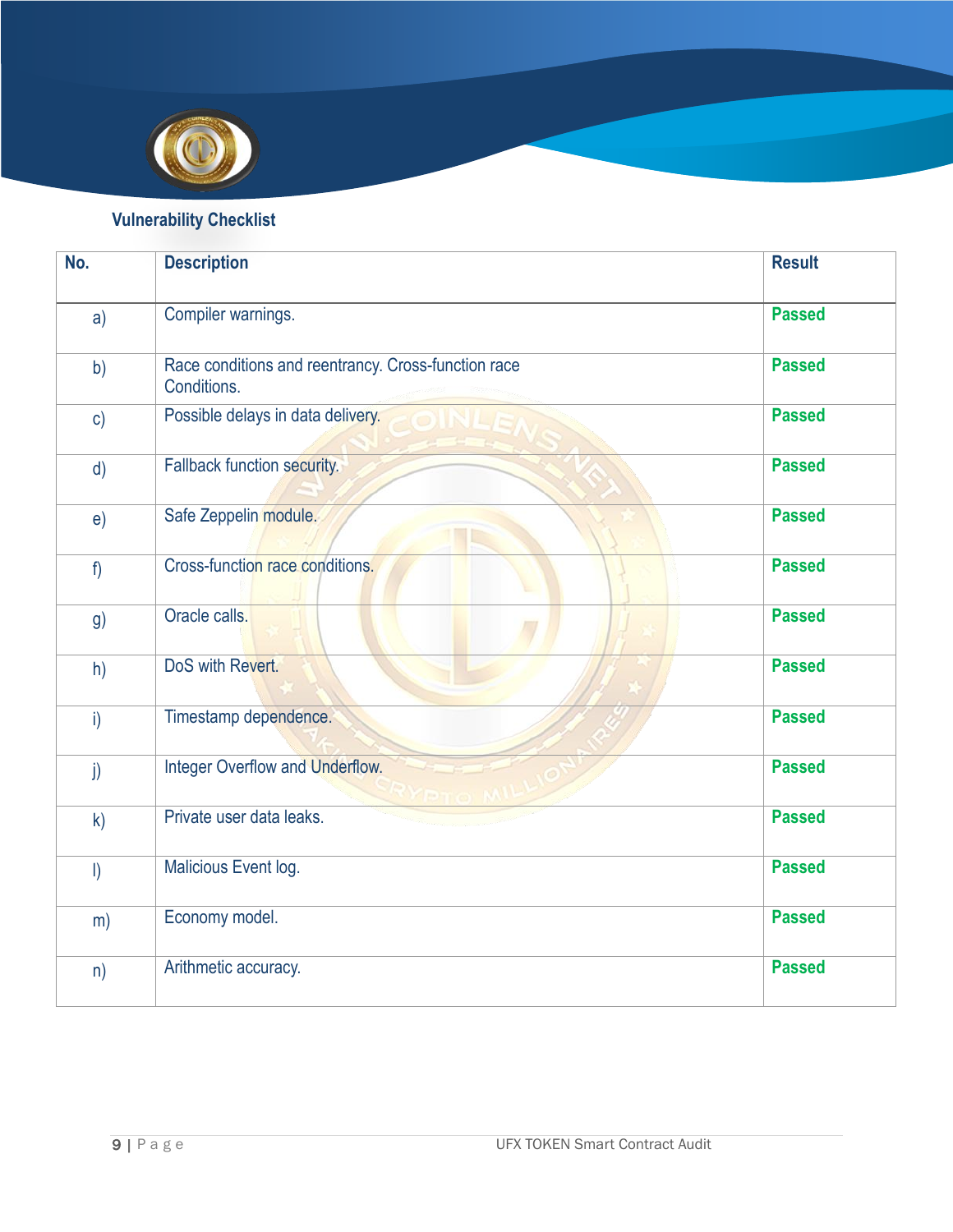

# **Contract Analysis**

| <b>Description</b>                                                     | <b>Status</b>        | <b>Notes</b>                                                               |
|------------------------------------------------------------------------|----------------------|----------------------------------------------------------------------------|
| No prior similar token contracts                                       | $\checkmark$         |                                                                            |
| Source does not contain a mint<br>function                             | X Low<br>risk        |                                                                            |
| Ownership renounced or source<br>does not contain an owner<br>contract | <b>X</b> Low<br>risk | [Ownership to be renounced to<br>Masterchef once contract is<br>launched]. |
| Verified contract source                                               |                      |                                                                            |
| Token is sellable (not a honeypot)<br>at this time                     | $\checkmark$         |                                                                            |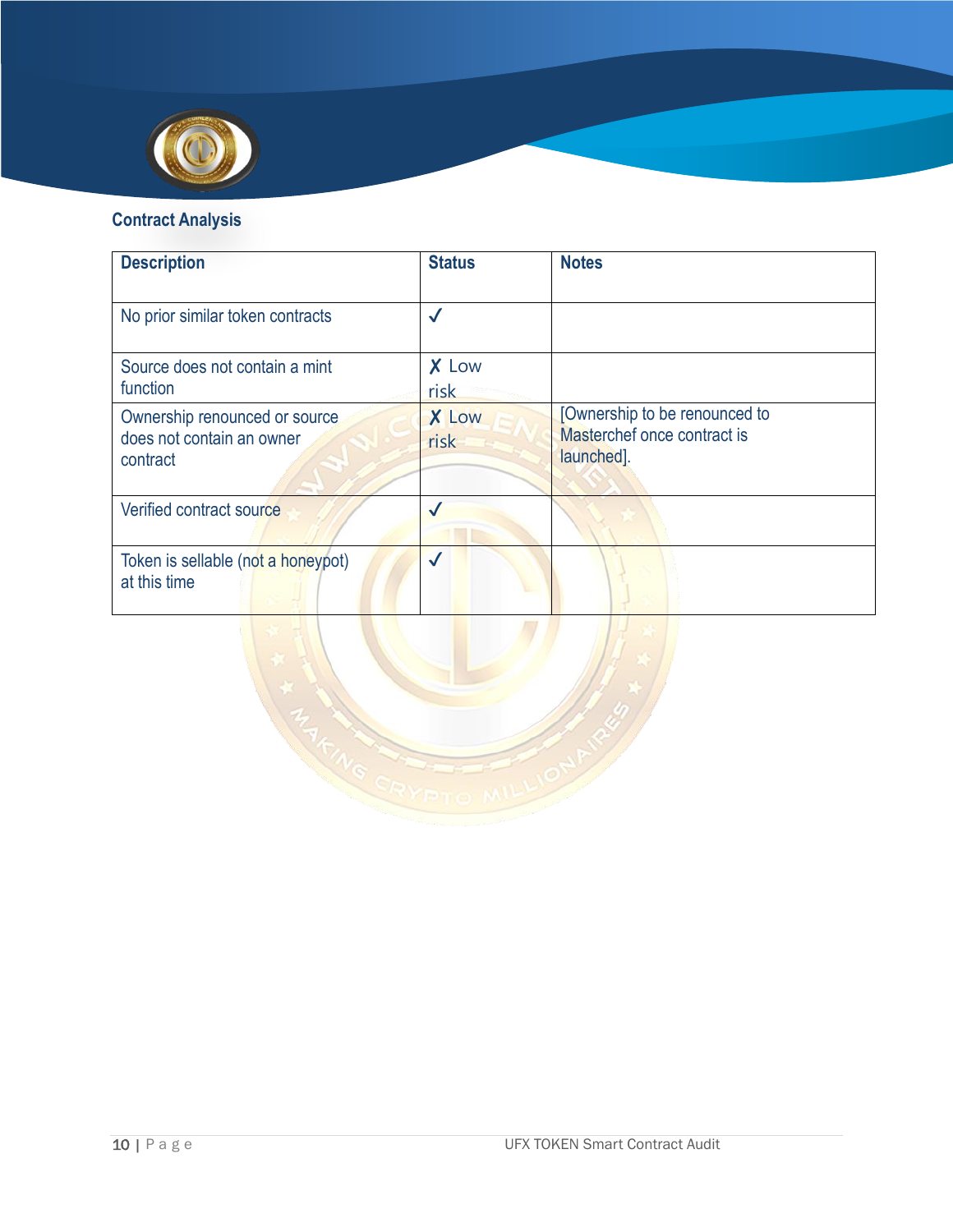

| <b>Description</b>                                       | <b>Status</b> |
|----------------------------------------------------------|---------------|
| Automatic LP is going to Owner wallet                    | X             |
| Owner can mint more coins                                | Low risk      |
| Contract owner can renounce ownership                    | √             |
| Contract owner can transfer ownership                    | $\checkmark$  |
| Contract owner can exclude an address from transactions. |               |

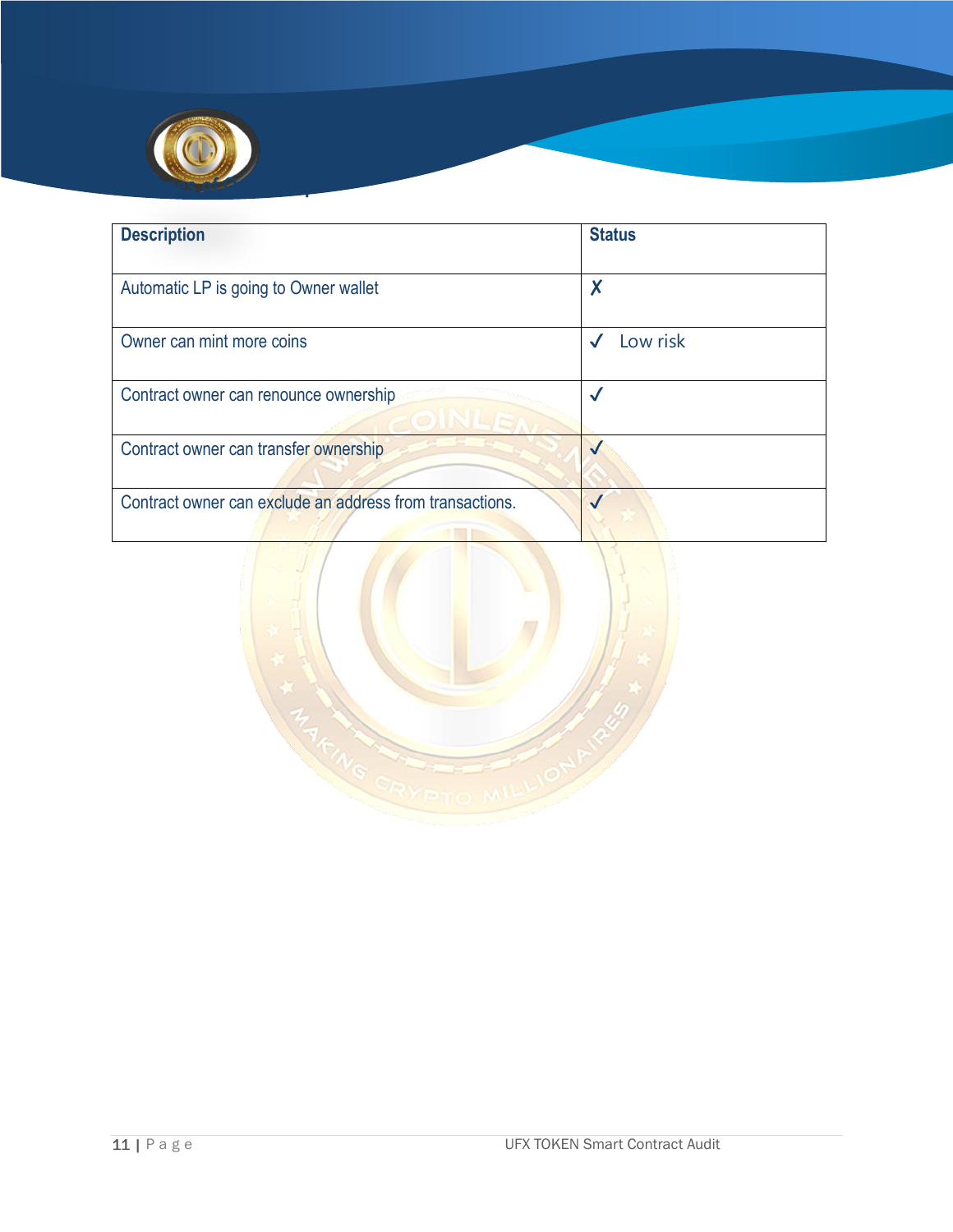

For this section the code was tested/read line by line by our developers. Additionally, Remix IDE's JavaScript VM and Kovan networks used to test the contract functionality.

## **Automated Audit**

#### **Remix Compiler Warnings**

It throws warnings by Solidity's compiler. No issues found.

#### <span id="page-11-0"></span>**Recommendations.**

Much as there is an anti-whale feature, I recommend another Protection feature. Antisniper. Like for exampel, buying too fast will mark you as a sniper, and you will be unable to sell your tokens or transfer them in any way. This includes tools and other non-hand methods. There is no amnesty. There should also be a new special algorithm for snipers, that shouldn't catch normal buyers. Only one trade (on a per user basis) can be made per block. If a single person tries to make two trades in the same block, the second will revert. This should include a maximum gas limit, setting gwei too high may as well reverts the transaction.